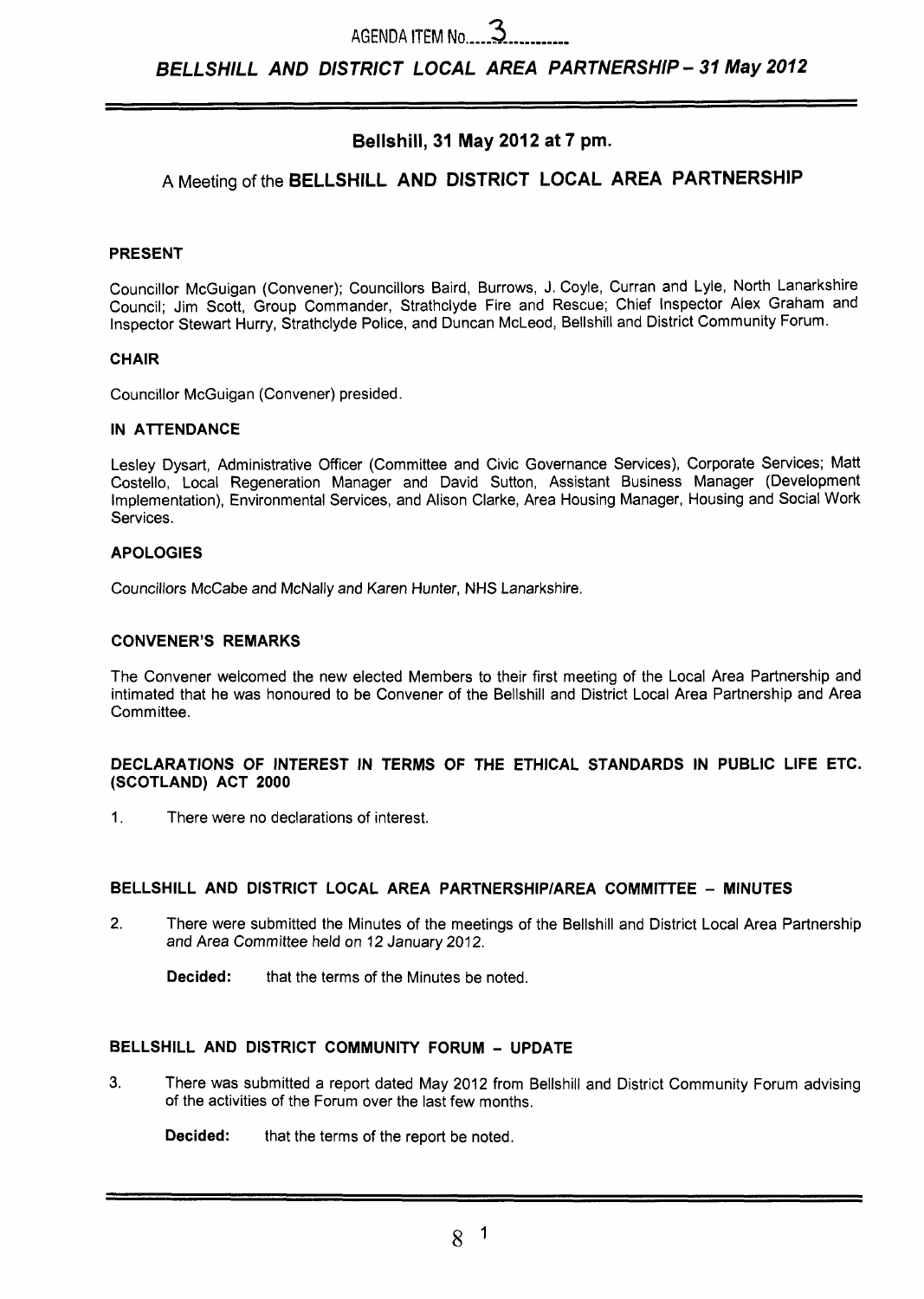# **NORTH LANARKSHIRE PARTNERSHIP BOARD** - **MINUTES**

- **4.** There was submitted the Minute of the meeting of North Lanarkshire Partnership Board held on 20 February 2012.
	- **Decided:** that the terms of the Minute be noted.

### **JOINT COMMUNITY SAFETY REPORT**

- 5. There was submitted a report (docketed) dated 31 May 2012 by the Head of Regeneration and Infrastructure Services setting out a revised approach to reporting on community safety (1) advising that, in view of organisational changes affecting the Partnership and the need to be more outcome focussed, it was proposed that some revisions be made to the Joint Community Safety Report to reflect changes to the operational environment; (2) indicating that the Community Safety Sub-Group of the Local Area Team had revised the way it presents and uses information through the adoption of what is termed Environmental Visual Audits which provide a detailed assessment of problems in the area through the use of photographs and detailed written descriptions; (3) proposing that the information contained within the report be based on an agreed "priority area" for each locality with the priority levels being determined by the Local Area Team using a series of indicators around levels of crime, prevalence of major estate management problems and anti-social behaviour; **(4)** enclosing in Appendix 1 to the report, the 20 electoral wards in North Lanarkshire ranked in order of the average number of incidents of disorder per month, and (5) setting out in Appendix 2 to the report, a sample graphic representation of a priority area including the information relating to the Partnership work ongoing within the area.
	- **Decided:** that it be recommended to the Area Committee that the revised method of delivering the Joint Community Safety Report, as set out within the report be approved.

#### **LOCAL DEVELOPMENT PROGRAMME**

**6.** With reference to paragraph 7 of the Minute of the meeting of the Local Area Partnership held on 12 January 2012, there was submitted a report (docketed as relative to the Minute of the meeting of the Bellshill and District Area Committee held on 31 May 2012) dated 31 May 2012 by the Head of Regeneration and Infrastructure Services, North Lanarkshire Council (1) detailing the criteria for projects to be included within the Local Development Programme; (2) setting out, within Appendix 1 to the report, progress with regard to (a) individual projects for 2011112 and 2012113, and **(b)** the Estate Based Initiative programme for the financial year 2011112; (3) advising that there were a number of changes requiring to be made to the 201 1/12 and 2012/13 Programme, with the changes highlighted within Appendix 1 to the report, and (4) recommending that the changes required to the 2011/12 and 2012/13 Programme be approved for delivery.

Matt Costello, Local Regeneration Manager, highlighted the main points of the report.

**Decided:** that it be recommended to the Area Committee:-

- (1) that the progress in relation to the delivery of the projects over the two year programme for 2011/12 and 2012/13, as highlighted within Appendix 1 to the report by the Head of Regeneration and Infrastructure Services, North Lanarkshire Council, be noted;
- (2) that the progress with the Estate Based Initiative proposals for 2011/12 as highlighted within Appendix 1 to the report, be noted;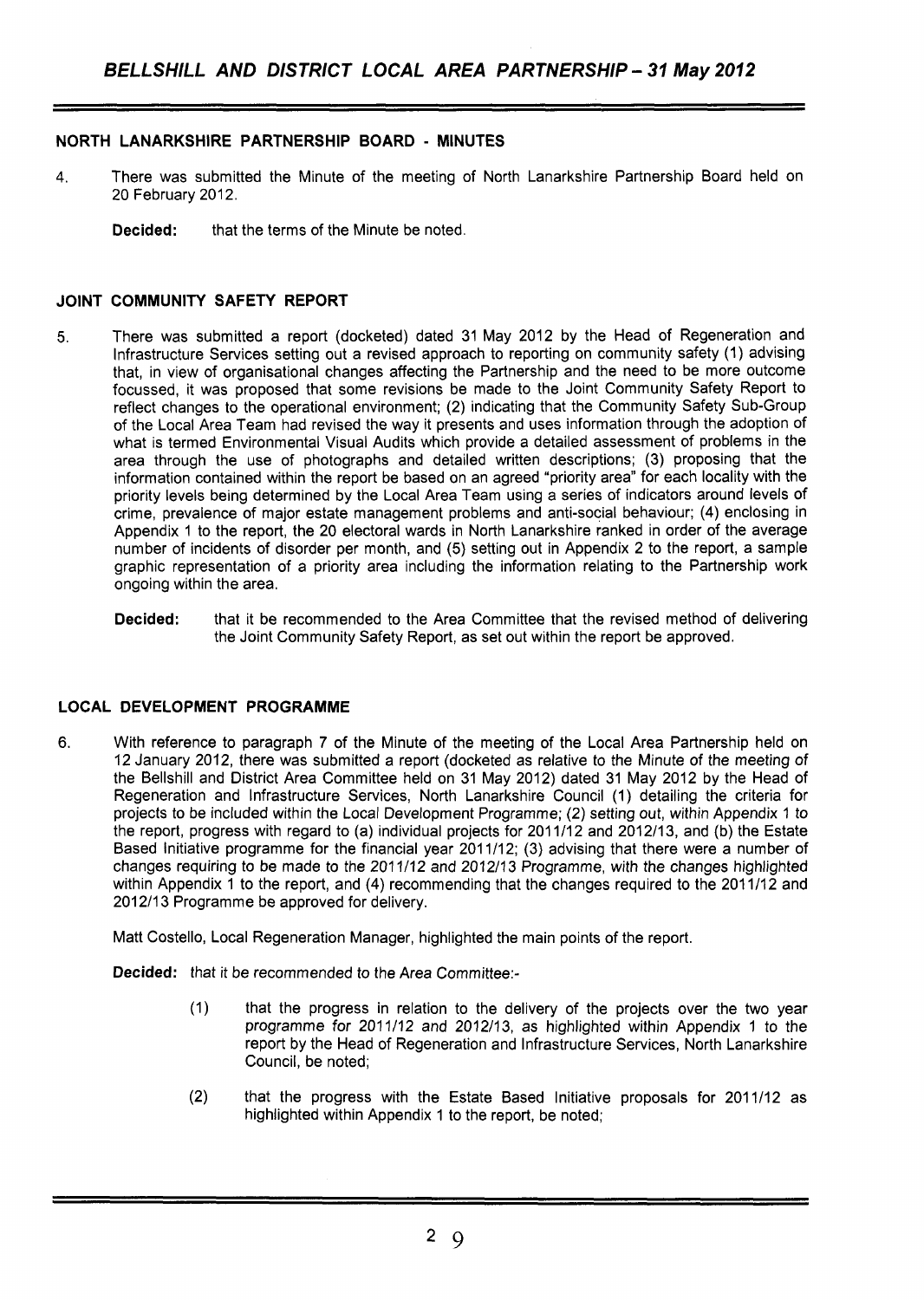- (3) that the changes to the Programme as highlighted within Appendix 1 to the report, be approved;
- **(4)** that further progress on the current and proposed projects be reported to future meetings of the Local Area Partnership, and
- **(5)** that otherwise the terms of the report be noted.

# **BELLSHILL TOWN CENTRE ACTION PLAN** - **UPDATE**

7. With reference to paragraph 8 of the Minute of the meeting of the Local Area Partnership held on 12 January 2012, there was submitted a report (docketed as relative to the Minute of the meeting of the Bellshill and District Area Committee held on 31 May 2012) dated 31 May 2012 by the Head of Planning and Development, North Lanarkshire Council updating the Local Area Partnership on the current position in relation to the Bellshill Town Centre Action Plan and setting out the position regarding Bellshill Gateway - Bellshill West Parish Church, Farmgate Square Roundabout and James Dempsey Way.

David Sutton, Assistant Business Manager (Development Implementation), North Lanarkshire Council, highlighted the main points of the report and responded to Members' questions.

Following further discussion Councillor J. Coyle intimated that various paving slabs needed to be replaced or fixed as soon as possible within Main Street, Bellshill as it was now becoming a health and safety issue. Thereon the Convener intimated that a further report would be submitted to the next meeting of the Local Area Partnership which would contain more information regarding (1) the difficulties within surfaces of the Town Centre area, and (2) looking at remedies for the area in the future.

**Decided:** that it be recommended to the Area Committee:-

- (1) that a further report regarding the difficulties within the Town Centre area raised at the meeting and ways to remedy them, would be submitted to the next meeting of the Local Area Partnership, and
- (2) that otherwise the terms of the report be noted.

# **LOCAL COMMUNITY PLANNING** - **AREA PROFILE AND AREA TEAM ACTION PLANS**

*8.* There was submitted a report dated 30 May 2012 by the Head of Regeneration and Infrastructure Services, North Lanarkshire Council regarding the introduction of the process of reporting on local community planning activity through the provision of a brief ward by ward profile for the Bellshill area and the implementation of the Local Area Team Action Plan as a measure of progress in the delivery of local community planning (1) enclosing in Appendix 1 to the report a brief statistical profile of each ward in the Bellshill area containing statistics on depravation indicators, population, tenure, educational attainment, benefit take-up and health indicators; (2) setting out in Appendix 2 to the report a snap shot of the Area Team Action Plan for the Bellshill area, and (3) summarising the current priorities for the Bellshill area.

Thereon Matt Costello was heard *in* further explanation of the report.

**Decided:** that it be noted that reports on the delivery of local community planning would be submitted to future meetings of the Partnership.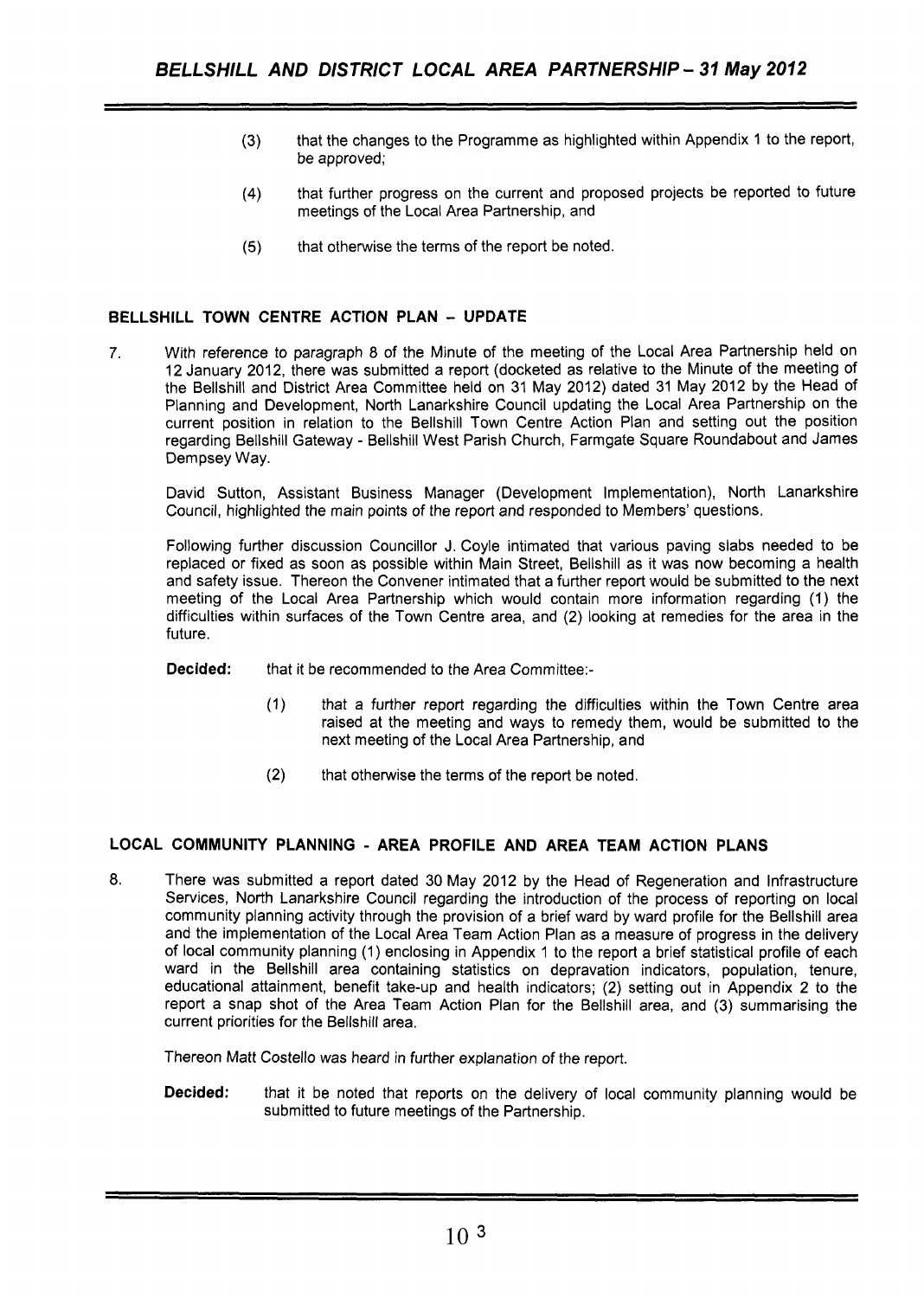## **DATE AND TIME OF NEXT MEETING**

9. Due to elected Members being on holiday in August 2012 it was agreed that the date of the next meeting would be discussed with the Convener and a new date would be intimated to all relevant parties in due course.

 $\bar{\alpha}$ 

### **AOCB**

10. Inspector Hurry informed Members that the Community Safety Sub-Group's Strategy Document would be issued to all elected Members in due course.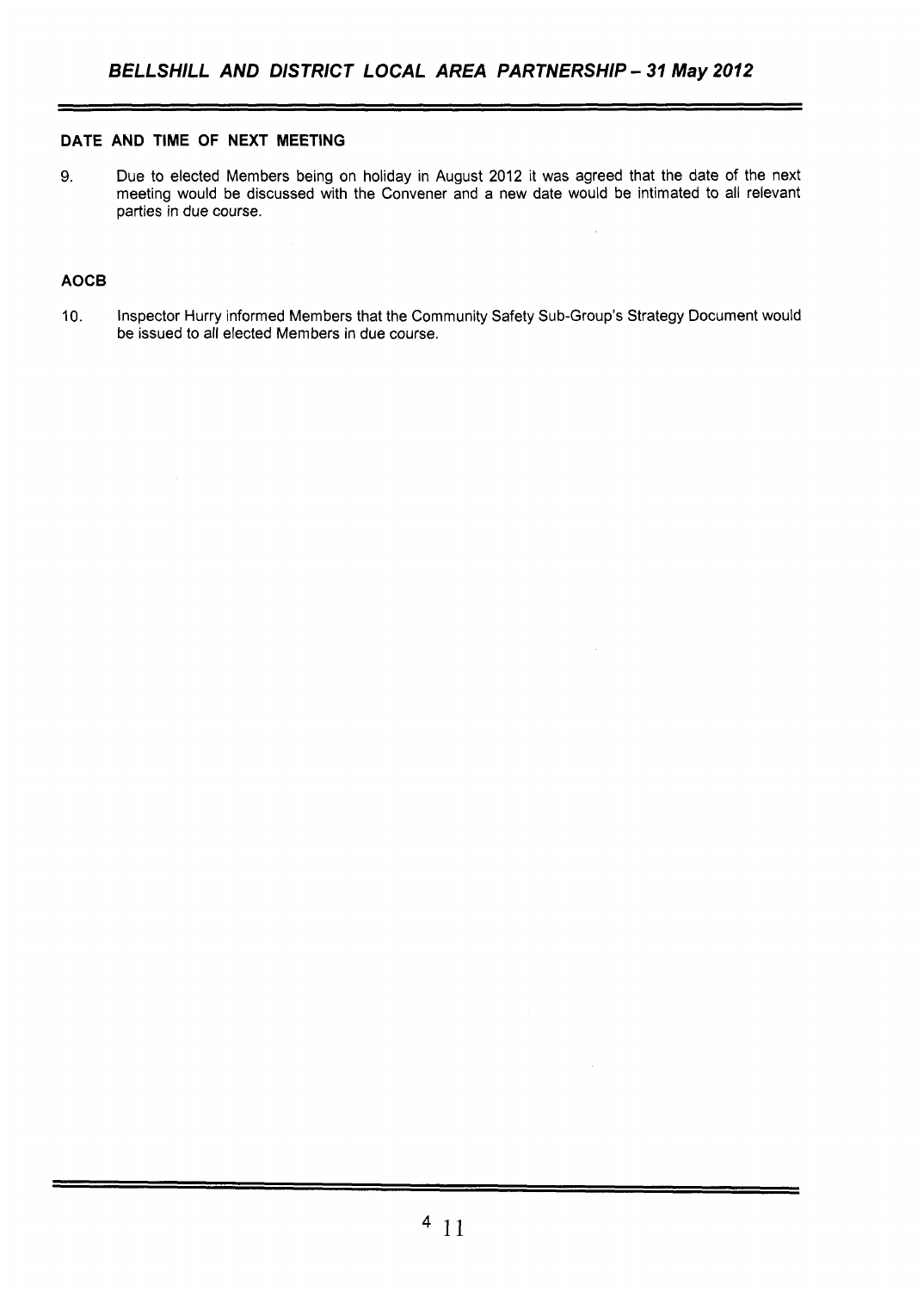# **Bellshill, 31 May 2012 at 8 pm.**

# **A** Meeting of the **BELLSHILL AND DISTRICT AREA COMMITTEE**

# **PRESENT**

Councillor McGuigan (Convener); Councillors Baird, Burrows, J. Coyle, Curran and Lyle.

# **CHAIR**

Councillor McGuigan (Convener) presided.

# **IN ATTENDANCE**

The Administrative Officer (Committee and Civic Governance Services), Corporate Services; Local Regeneration Manager and Assistant Business Manager (Development Implementation), and Area Housing Manager, Housing and Social Work Services.

# **ALSO IN ATTENDANCE**

Jim Scott, Group Commander, Strathclyde Fire and Rescue; Chief Inspector Alex Graham and Inspector Stewart Hurry, Strathclyde Police, and Duncan McLeod, Chair of Bellshill and District Community Forum.

# **APOLOGIES**

Councillors McCabe and McNally and Karen Hunter of NHS Lanarkshire.

# **CONVENER'S REMARKS**

The Convener welcomed the new elected Members to their first meeting of the Area Committee and intimated that he was honoured to be Convener of the Bellshill and District Local Area Partnership and Area Committee.

# 1. **DECLARATIONS OF INTEREST IN TERMS OF THE ETHICAL STANDARDS IN PUBLIC LIFE ETC. (SCOTLAND) ACT 2000**

**Decided:** There were no declarations received.

#### 2. **CONSIDER DECISIONS OF MEETING OF THE BELLSHILL AND DISTRICT LOCAL AREA PARTNERSHIP HELD ON 31 MAY 2012**

The Committee gave consideration to the recommendations made by the Bellshill and District Local Area Partnership at its meeting held on 31 May 2012 and agreed in respect of each item, the following:-

#### (1) **BELLSHILL AND DISTRICT LOCAL AREA PARTNERSHIPlAREA COMMITTEE** - **MINUTES**

**Decided:** that the terms of the Minutes be noted.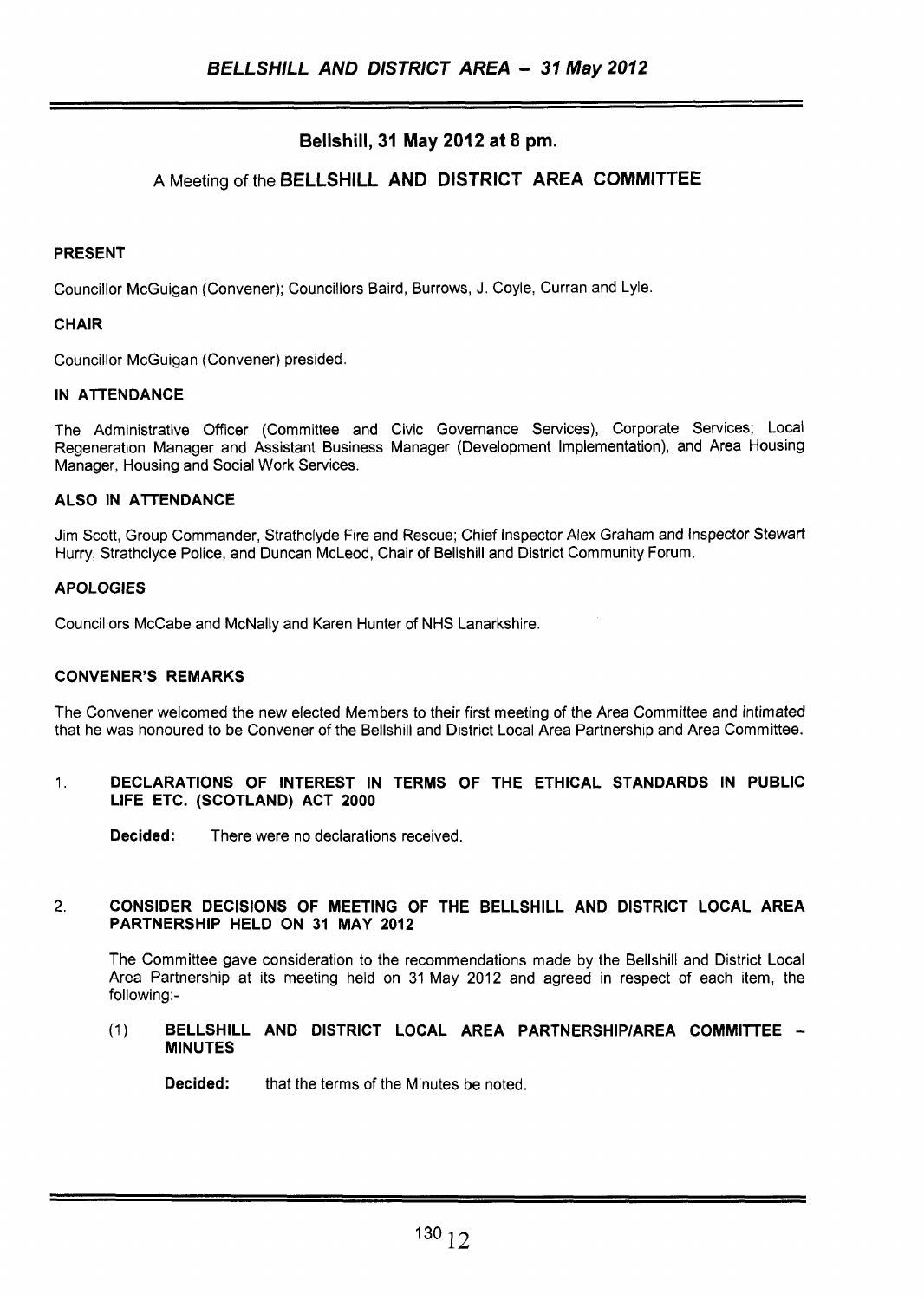(2) **BELLSHILL AND DISTRICT COMMUNITY FORUM** - **UPDATE** 

**Decided:** that the terms of the report be noted.

#### **NORTH LANARKSHIRE PARTNERSHIP BOARD** - **MINUTES**   $(3)$

**Decided:** that the terms of the Minute be noted.

#### **JOINT COMMUNITY SAFETY REPORT**   $(4)$

**Decided:** that the revised method of delivering the Joint Community Safety Report, as set out within the report be approved.

#### **LOCAL DEVELOPMENT PROGRAMME**   $(5)$

#### **Decided:**

- $(1)$ that the progress in relation to the delivery of the projects over the two year programme for 201 1/12 and 2012/13, as highlighted within Appendix 1 to the report by the Head of Regeneration and Infrastructure Services, North Lanarkshire Council, be noted:
- that the progress with the Estate Based Initiative proposals for 2011/12 as highlighted  $(2)$ within Appendix 1 to the report, be noted;
- that the changes to the Programme as highlighted within Appendix 1 to the report, be  $(3)$ approved;
- that further progress on the current and proposed projects be reported to future  $(4)$ meetings of the Local Area Partnership, and
- $(5)$ that otherwise the terms of the report be noted.

# (6) **BELLSHILL TOWN CENTRE ACTION PLAN** - **UPDATE**

#### **Decided:**

- (1) that a further report regarding the difficulties within the Town Centre area raised at the meeting and ways to remedy them, would be submitted to the next meeting of the Local Area Partnership, and
- **(2)** that otherwise the terms of the report be noted.

#### **(7) LOCAL COMMUNITY PLANNING** - **AREA PROFILE AND AREA TEAM ACTION PLANS**

**Decided:** that it be noted that reports on the delivery of local community planning would be submitted to future meetings of the Partnership.